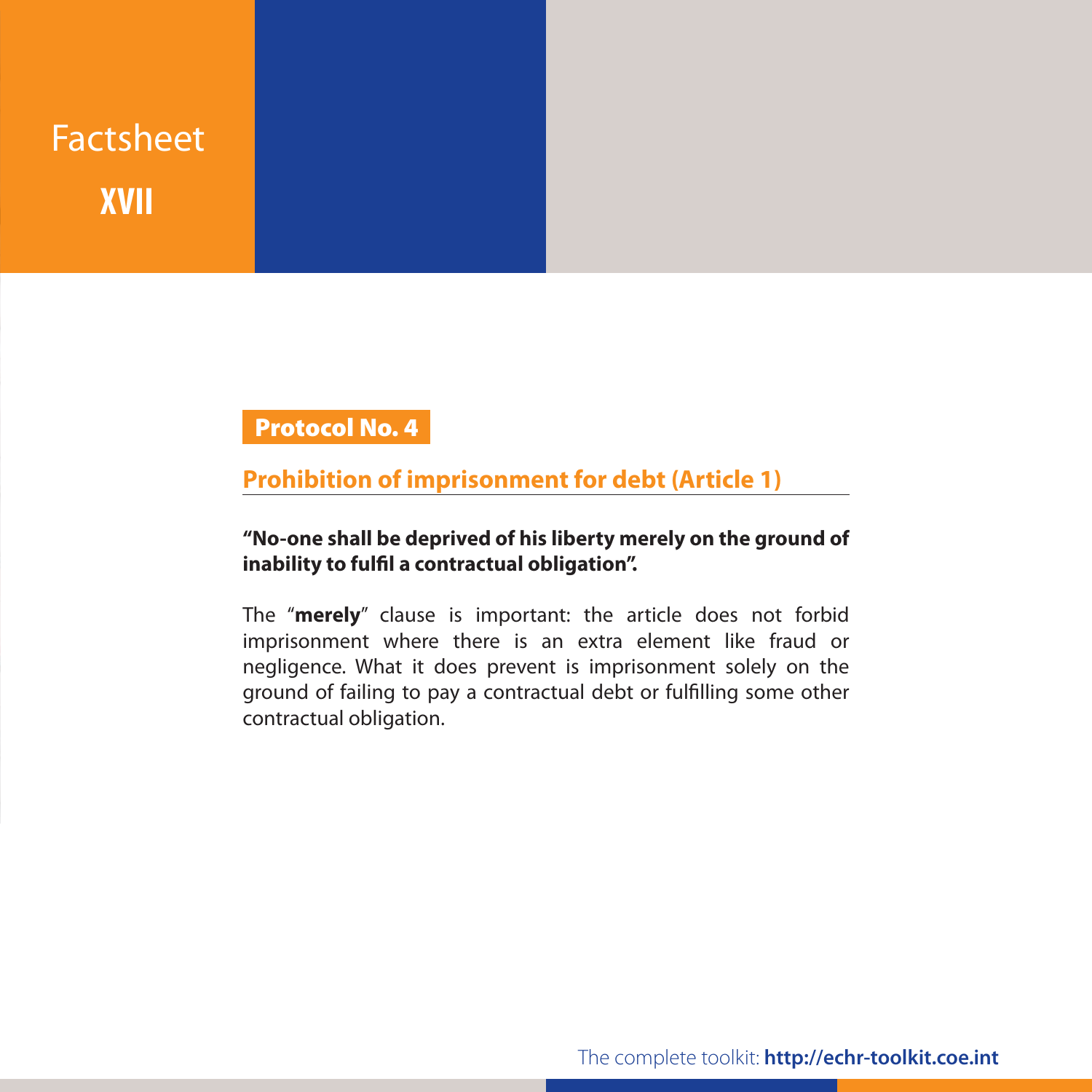### **Freedom of movement (Article 2)**

This contains two rights:

- ▶ everyone lawfully within a State's territory may move freely **within that territory and choose their residence there**;
- **Example 2 Feveryone may leave any country including their own.**

Restrictions on these rights are allowed under similar conditions to those for Convention Articles 8 to 11, i.e.:

- $\blacktriangleright$  in accordance with the law;
- $\triangleright$  necessary in a democratic society for specific aims, namely:
- $\triangleright$  in the interests of national security, public safety and public order; prevention of crime; protection of health and morals; protection of the rights and freedoms of others.

"Everyone" includes non-nationals, as in Convention Article 1.

Restrictions on free movement are less severe than the deprivation of liberty dealt with in Convention Article 5.

Any restriction must be proportionate to the permitted aim pursued.

Restrictions on free movement are usually imposed by courts but administered by the **police**, who need to be careful to monitor that the initial justification is and remains valid.

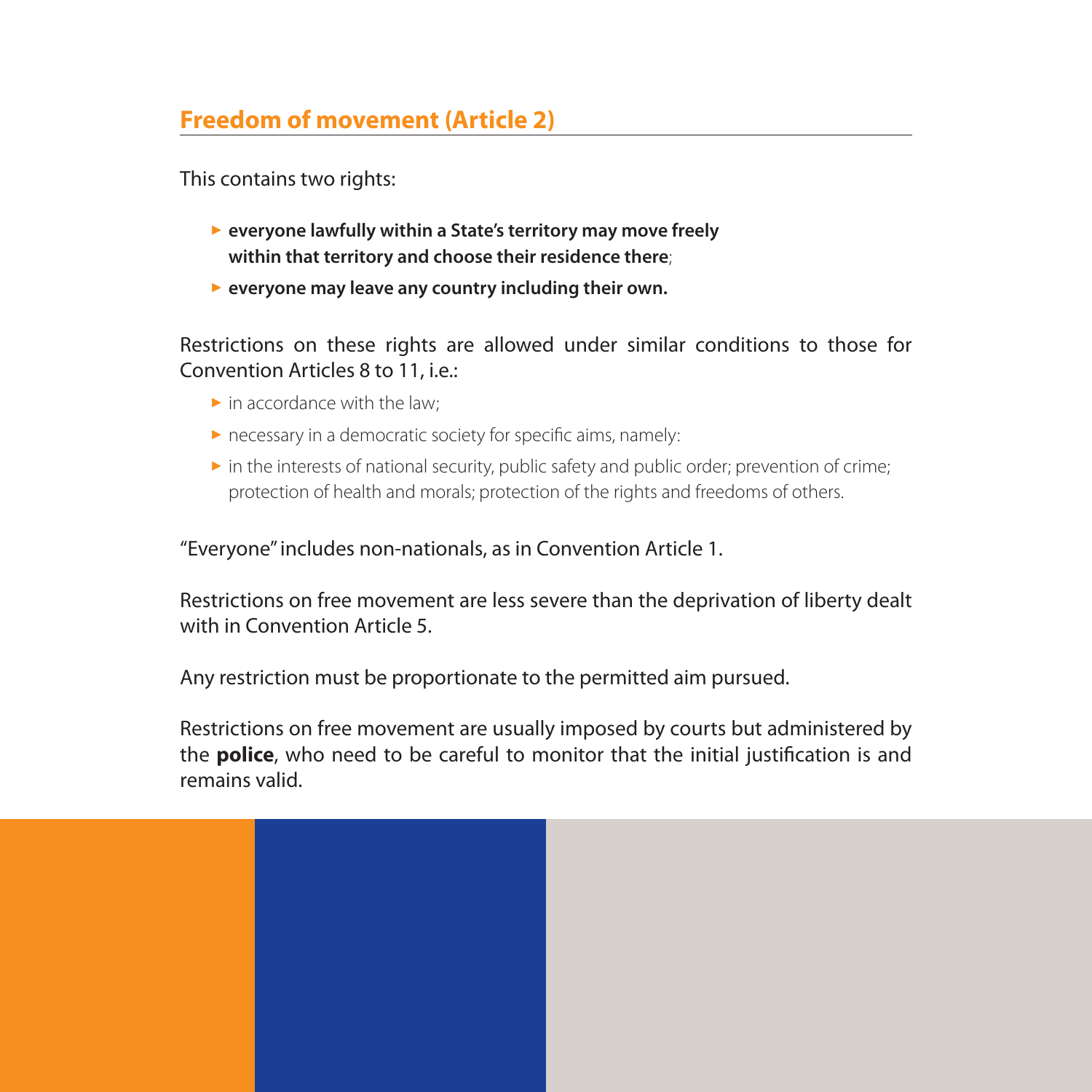#### **Prohibition of expulsion of nationals (Article 3)**

**This is an absolute and unconditional right for a person not to be expelled from the territory of a State of which he or she is a national.**

Expulsion does **not include extradition**. It occurs where a person is obliged permanently to leave the territory of a State of which he or she is a national without being left the possibility of returning later.

#### **Prohibition of collective expulsion of aliens (Article 4)**

#### **This is an absolute and unconditional prohibition of the collective expulsion of aliens.**

"Expulsion" means the same as in Article 3 above. Expulsion of a group will not be "collective" if the authorities have reasonably and objectively examined the case of each individual in the group.